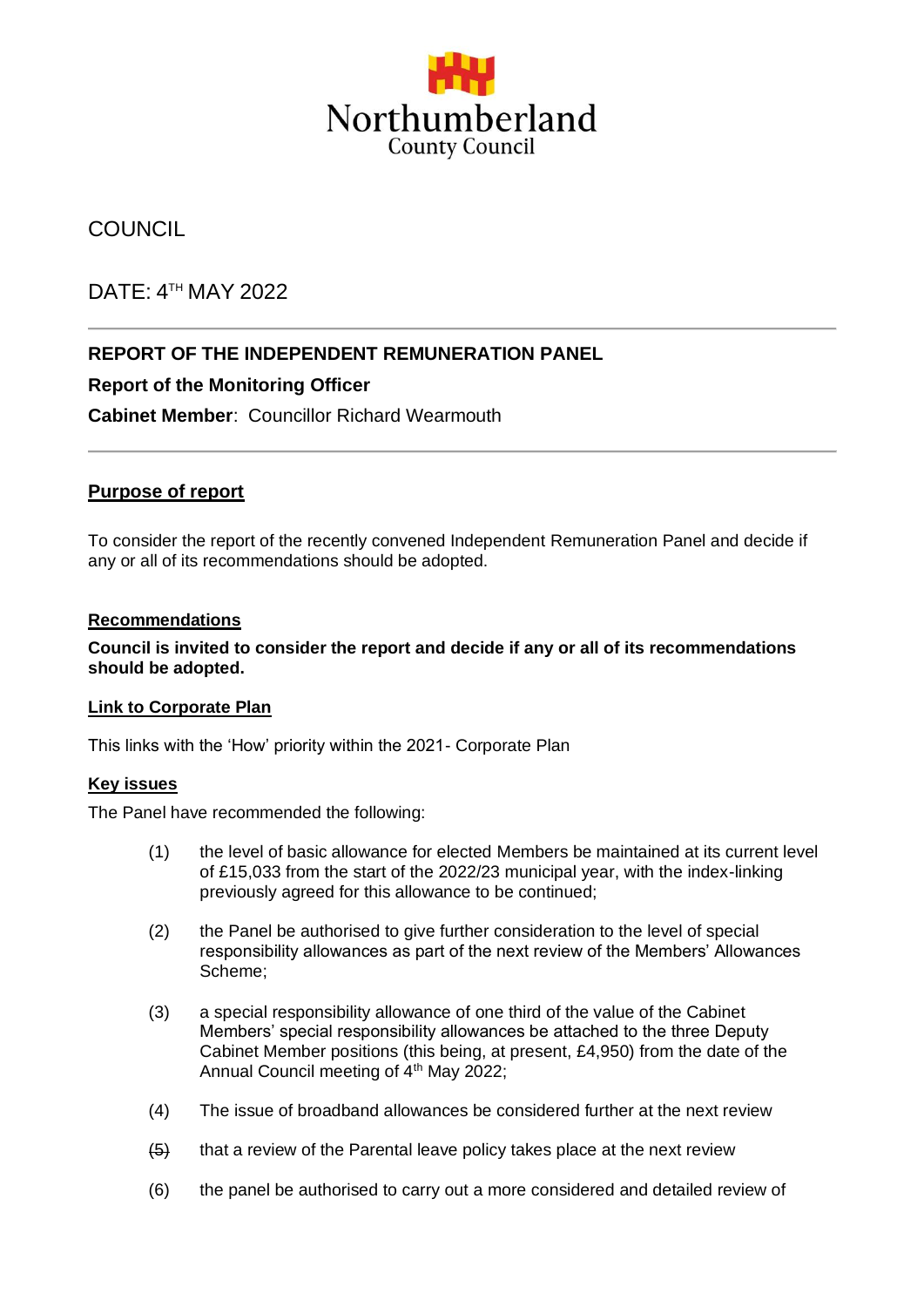members allowances be carried out in time for Full Council in January 2023 which the Panel understands could then feed into the Budget-setting process and could take effect for the municipal year 2023/24

## **Background**

- 1. All councils are required to convene their Independent Remuneration Panel and seek its advice before they make any changes or amendments to their allowances scheme. They must 'pay regard' to the Panel's recommendations before setting a new or amended Members' Allowances Scheme.
- 2. A Panel was convened in April 2022 and given terms of reference as set out on page 2 of the Panel's report. It met under the chairmanship of Mr. John Anderson. A number of members representative of the wider membership were invited to give evidence to the Panel. The final report of the Panel is attached at Appendix A and its recommendations are to be advertised in the local press. At the time of writing, comments on the final report are awaited from one panel member, and members will be updated at the meeting as necessary.
- 3. Panel members have recommended that a more detailed review of allowances including the issues of broadband allowances and the Members Parental Leave Policy be considered at a more detailed review later in 2022.

| <b>Policy</b>                            | None                                                                                                                                                                                                                                                                                                                                                                                             |
|------------------------------------------|--------------------------------------------------------------------------------------------------------------------------------------------------------------------------------------------------------------------------------------------------------------------------------------------------------------------------------------------------------------------------------------------------|
| <b>Finance and</b><br>value for<br>money | The recommendations are anticipated to result in a small,<br>permanent net cost increase against the Members' Allowances<br>budget (the annual increase being less than £0.006m against a<br>£1.531m budget in 2022/23) caused by the addition of Special<br>Responsibility Allowances for the three Deputy Portfolio Holders<br>and the removal of the allowance for the Deputy Business Chair. |
| Legal                                    | Contained within the report                                                                                                                                                                                                                                                                                                                                                                      |
| <b>Procurement</b>                       | <b>None</b>                                                                                                                                                                                                                                                                                                                                                                                      |
| <b>Human</b><br><b>Resources</b>         | <b>None</b>                                                                                                                                                                                                                                                                                                                                                                                      |
| <b>Property</b>                          | None                                                                                                                                                                                                                                                                                                                                                                                             |
| <b>Equalities</b>                        | None                                                                                                                                                                                                                                                                                                                                                                                             |
| (Impact)<br>Assessment<br>attached)      |                                                                                                                                                                                                                                                                                                                                                                                                  |

### **Implications**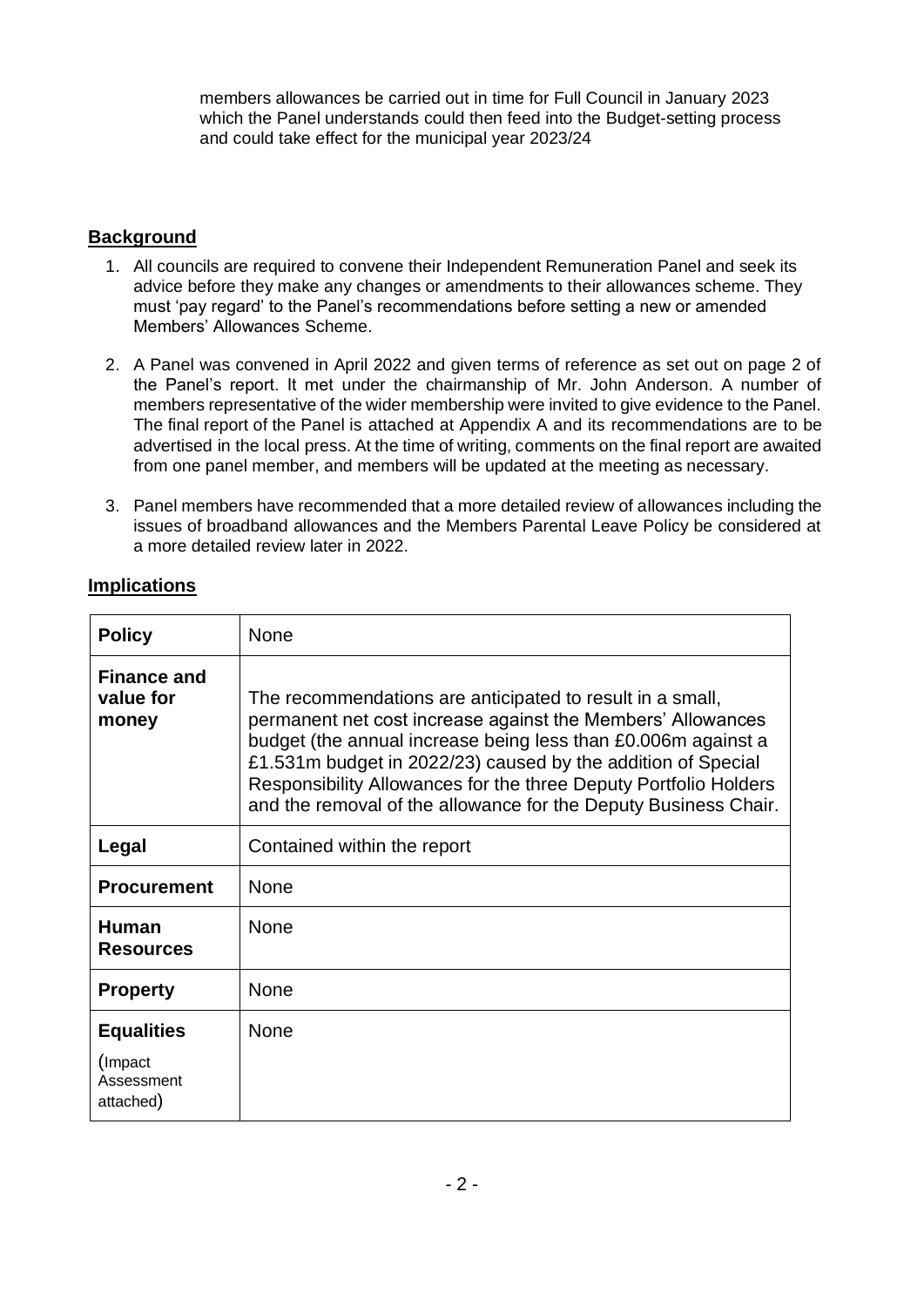| Yes $\Box$<br>$\overline{\mathsf{No}}$ $\Box$<br>N/A<br>$\Box X$ |                                                                                                                                                                          |
|------------------------------------------------------------------|--------------------------------------------------------------------------------------------------------------------------------------------------------------------------|
| <b>Risk</b><br><b>Assessment</b>                                 | N/A                                                                                                                                                                      |
| &<br><b>Crime</b><br><b>Disorder</b>                             | N/A                                                                                                                                                                      |
| <b>Customer</b><br><b>Consideration</b>                          | A statutory notice is to be placed in the Journal newspaper giving<br>notice that a report has a been received and a summary of the<br>recommendations contained therein |
| Carbon<br>reduction                                              | N/A                                                                                                                                                                      |
| <b>Health and</b><br>Wellbeing                                   | N/A                                                                                                                                                                      |
| <b>Wards</b>                                                     | All                                                                                                                                                                      |

## **Background papers:**

The following background papers/information have been used in the compilation of this report

- (1) Northumberland County Council Constitution
- (2) Members' Allowances Scheme
- (3) Local Authorities (Members Allowances) (England) Regulations 2003 (as amended).

## **Report sign off.**

#### *Authors must ensure that officers and members have agreed the content of the report:*

|                                              | Full Name of         |
|----------------------------------------------|----------------------|
|                                              | Officer              |
| <b>Monitoring Officer/Legal</b>              | <b>Lynsey Denyer</b> |
| Executive Director of Finance & S151 Officer | Jan Willis           |
| <b>Relevant Executive Director</b>           | Jan Willis           |
| <b>Chief Executive</b>                       | Cath McEvoy          |
|                                              | Carr obo Daljit      |
|                                              | Lally                |
| Portfolio Holder(s)                          | Richard              |
|                                              | Wearmouth            |